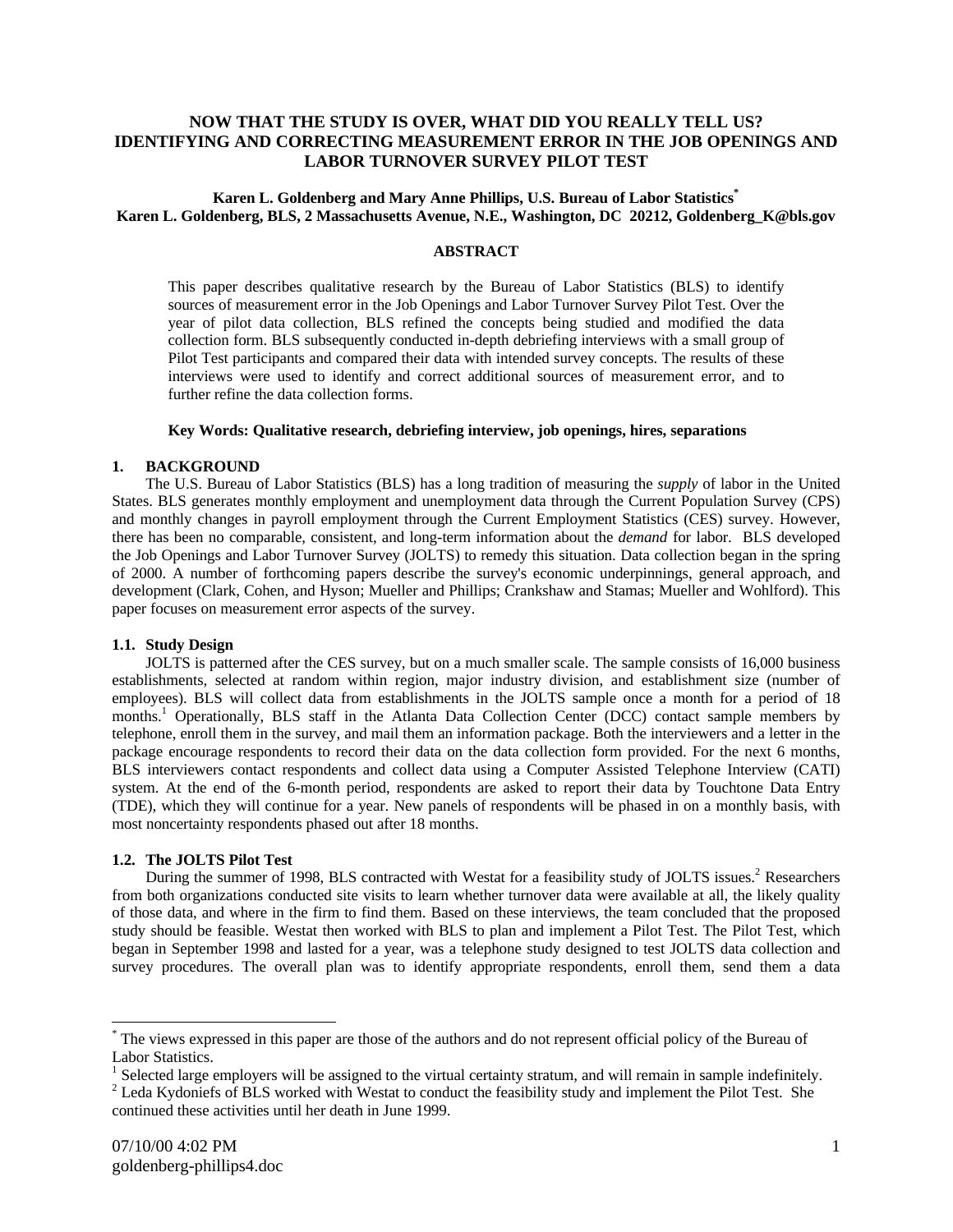collection form, and obtain data on what were then eight data elements. BLS designated a sample of 201 establishments, distributed across industries and size classes, as Panel 1 (Levin et al., 2000).<sup>3</sup>

Selected sample units received a package of advance materials by mail. Within two weeks, trained Westat interviewers called the respondents, attempted to enroll them in the Pilot Test, and collected the first month's data. Interviewers successfully enrolled 137 of the 201 Panel 1 establishments (68 percent), collecting data for the previous month. A year later, at the end of the data collection period, 115 of those 137 firms were still participating (84 percent retention rate).

After enrollment, the interviewers entered the establishment's first month of data on a data collection form and faxed or mailed the form to the respondent. For the next 6 months, interviewers continued to update the forms and fax them to respondents each month, following each fax with a telephone call to collect the information. After 6 months, interviewers stopped the faxes and collected all data by telephone.

The Pilot Test was also a vehicle for exploring conceptual and data quality issues. Occasional extra questions covered the use of outside employees and independent contractors, frequency of employer payrolls, data sources, and terminology. Westat's monthly meetings with interviewers also contributed to our knowledge of respondent misunderstandings, difficult topics, and potential sources of measurement error.

### **1.3. Survey Evolution**

By the end of the Pilot Test, the BLS team believed that labor turnover data could be collected by telephone. However, the Pilot Test no longer represented the plans for JOLTS. The team had made a number of significant decisions that affected the survey. First, we changed the sample unit from the Unemployment Insurance (UI) account to an establishment. This change did not affect single units, but shifted the basis of multi-unit collection from an aggregation of units to a single location or work site. We also changed the number of data elements and some key survey concepts. Because of these changes, we reworked the entire data collection form. Since the form serves as both a place to record information and a reference for compiling it, we addressed the limitations we identified in the Pilot Test version. We added more detail to column headings, used bullets to make information more visible, clarified wording, and increased the amount of explanatory information in the instructions on the back. Finally, we developed separate data collection forms for two industries: units in Education (SICs 821 and 822) and units in the Help Supply Services industry (SIC 7363). In the former case, we tailored instructions to the academic school year, while we needed the latter version because the basic JOLTS form instructs employers to exclude employees of temporary agencies, employee leasing companies, and independent contractors, instructions that are not appropriate for employers of these otherwise-omitted employees.

### **2. EVALUATING THE PILOT TEST**

While the Pilot Test was winding down, we conducted face-to-face debriefing interviews with a small number of participants. Because so many aspects of the survey had changed, the focus of these interviews reflected both the Pilot Test data and current plans for the survey. First, we explored whether the data provided on the Pilot Test conformed to our specifications, both in concept and for the appropriate reference periods. Second, we obtained feedback from respondents about the content and layout of the new data collection form. Working from a semistructured interview guide, we asked about use of the data collection form and instructions, reference periods for each data element, and sources of the data. Finally, we described hypothetical situations in vignettes of a sentence or two and obtained respondent reactions to them.

We present qualitative observations based on 11 interviews with respondents in a variety of industries and sizes of business. Seven of the respondents were in Human Resources or Personnel offices, and one was the firm's comptroller. Others were administrative or managerial personnel. All interviews were conducted by the first author with another team member present, and were audiotaped and transcribed. Interviews ranged in length from 50 to 89 minutes, averaging 67 minutes. Responding units ranged in size from 26 to approximately 1200 employees.

The number of interviews is small, and the interview results can only be viewed as suggestive. Nevertheless, for many issues the responses were strongly consistent, which is a good indication that the survey has—or has not met its objectives. Where the in-depth interviews pointed to specific wording or layout problems with the form, we note how we addressed them.

 $\overline{a}$ 

 $3$  We created an Education Panel with a small sample of schools (SIC 8211) because it quickly became clear that some of the concepts and definitions did not fit their situation. Two other panels addressed other research questions.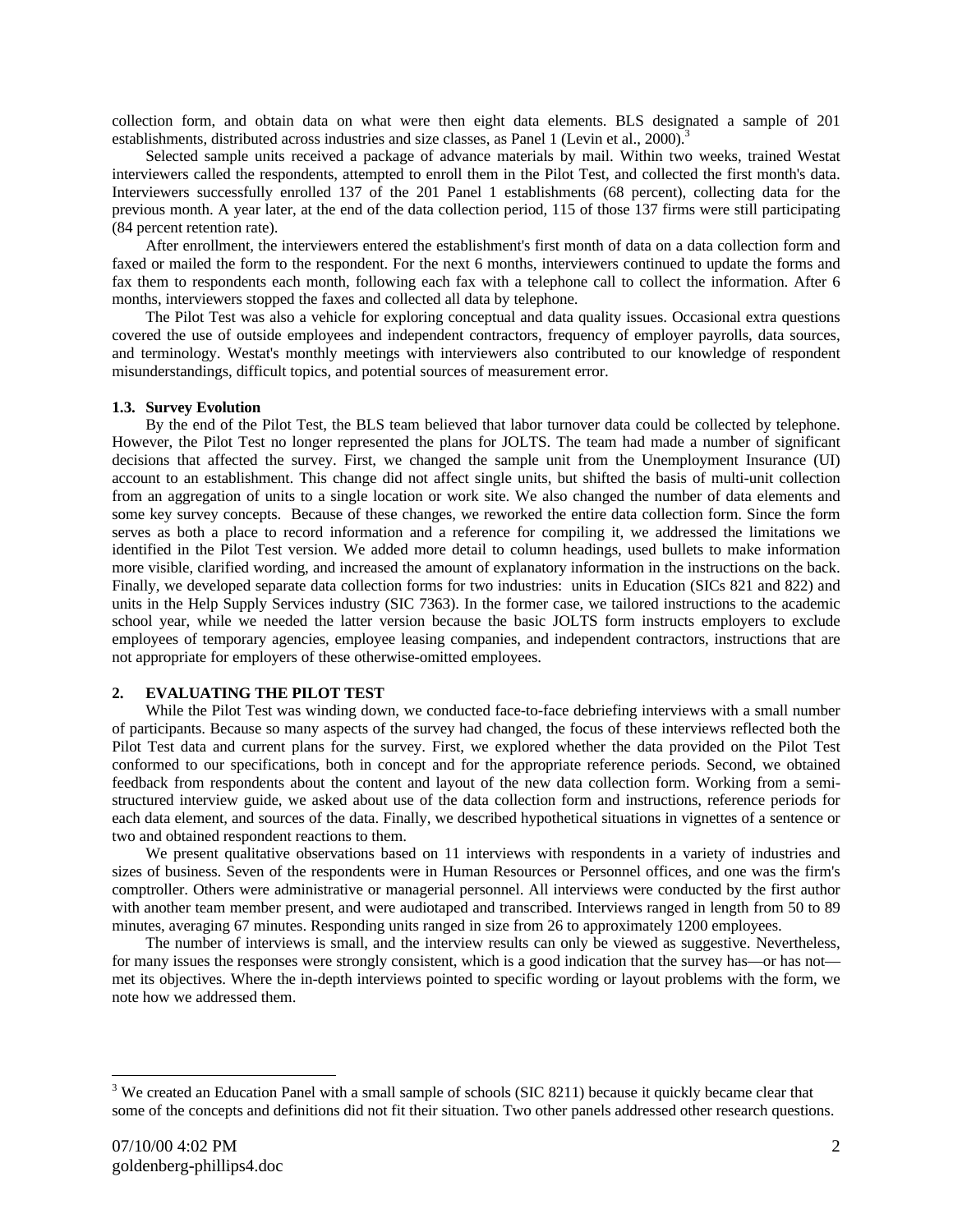### **2.1. Survey Mechanics**

While the Pilot Test was conducted by telephone, respondents were sent copies of the data collection form for compiling their monthly data. In spite of the regular faxing and mailing of forms, among the debriefing respondents use of the form was very limited. Five of the 11 interviewees said they completed the form monthly, one did "some months," and the rest did not use it at all. Asked why they did not use it, one respondent said "they call me." Two initially claimed they had never received a form, although in subsequent discussion they recalled having seen it. We have since modified survey procedures to emphasize the use of the form.

#### **2.2. JOLTS Concepts and Data Elements**

The JOLTS survey now obtains six data items for a specific establishment or work location. As part of survey enrollment, respondents receive a package of materials including a data collection form. The form is preprinted with the name and address of the survey contact, and requests information about job openings and employee turnover for the sample unit at the physical location also preprinted on the form. Instructions on the back clarify that we want information "about employees *on your payroll* at the location shown in Section 1 on the front of this page." <sup>4</sup>

The six data elements and their reference periods are: (1) T**otal Employment** for the pay period that includes the 12th of the month; (2) **Job Openings** on the last business day of the month; (3) **Hires** for the entire month; (4) **Quits** for the entire month; (5) **Layoffs and Discharges** for the entire month; and (6) **Other Separations** for the entire month. Each data element has two separate components: the concept and a reference period. There is potential for measurement error if the concept is misunderstood or misreported, or if the correct concept is reported for the wrong time period. Because of space limitations, we present only the highlights of the research findings here. See Goldenberg and Phillips (2000) for more detailed results.

#### **2.3. Employment**

*Concepts.* We define Total Employment as all employees who worked or received pay for any part of the pay period that includes the 12th of the month. Who should be counted as an employee? During the Pilot Test, one concern was whether employers who use contractors and other outside employees would report those workers in their employee counts. During the debriefing interviews, we asked respondents if they had any outside employees working at their reporting units. Not only did all of the relevant employers exclude them from their counts, but most of the employers volunteered that these workers were not on their payrolls and thus not counted as employees.

Another concern was employment in Education during school vacation periods. While we wanted respondents to include teachers and professors during the summer, we were unclear about whether or not they would. During Pilot Test data collection for July, we asked Education Panel respondents if their employment counts included the employees who would be returning in the fall. Some respondents only included their returning employees if they actually worked during the reference period, omitting those who did not receive pay. We learned from the debriefing interviews that many school workers were under contract during the summer, even if they were not paid. Based on our discussions, we determined that the "worked or received pay" provision of the definition was too limiting. On the education form, we redefined employment as the total of "faculty under contract" and "all other full- or part-time employees who worked or received pay for the pay period that includes the 12th of the month."

*Reference period.* JOLTS follows CES procedures to obtain employment data, and uses the pay period that includes the 12th of the month as the reference period. Misreporting of the reference period is problematic because it introduces measurement error into estimates and the error is likely to add a bias. However, if the data are reported consistently, the overall effect should be relatively small.

One issue associated with the reference period is whether respondents understand the concept of the pay period that includes the 12th of the month and report accordingly. In the debriefing interviews, we asked respondents if the employment figure might refer to a more current pay period, or if they always went back to the specified pay period. Only 4 of the 11 respondents explicitly reported for the correct pay period. Others told us that the pay period was later some or all of the time, or that the data were for the entire month. One small, low-turnover respondent gave employment data as of the time of the interviewer's call. The effect of this misreporting is mitigated by the fact that most of these respondents have very low turnover, so the numbers for the incorrect pay period were actually the same as those for the correct pay period. However, we developed procedures to emphasize the correct pay period. Interviewers review the form with respondents prior to collecting any data, offer to help respondents identify that pay period, and refer to the pay period when they collect data each month.

<sup>&</sup>lt;sup>4</sup> The Help Supply Services industry (SIC 7363) is an exception. Instructions on the JOLTS form for this industry cover their special circumstances, and differentiate between headquarters staff and employees at client locations.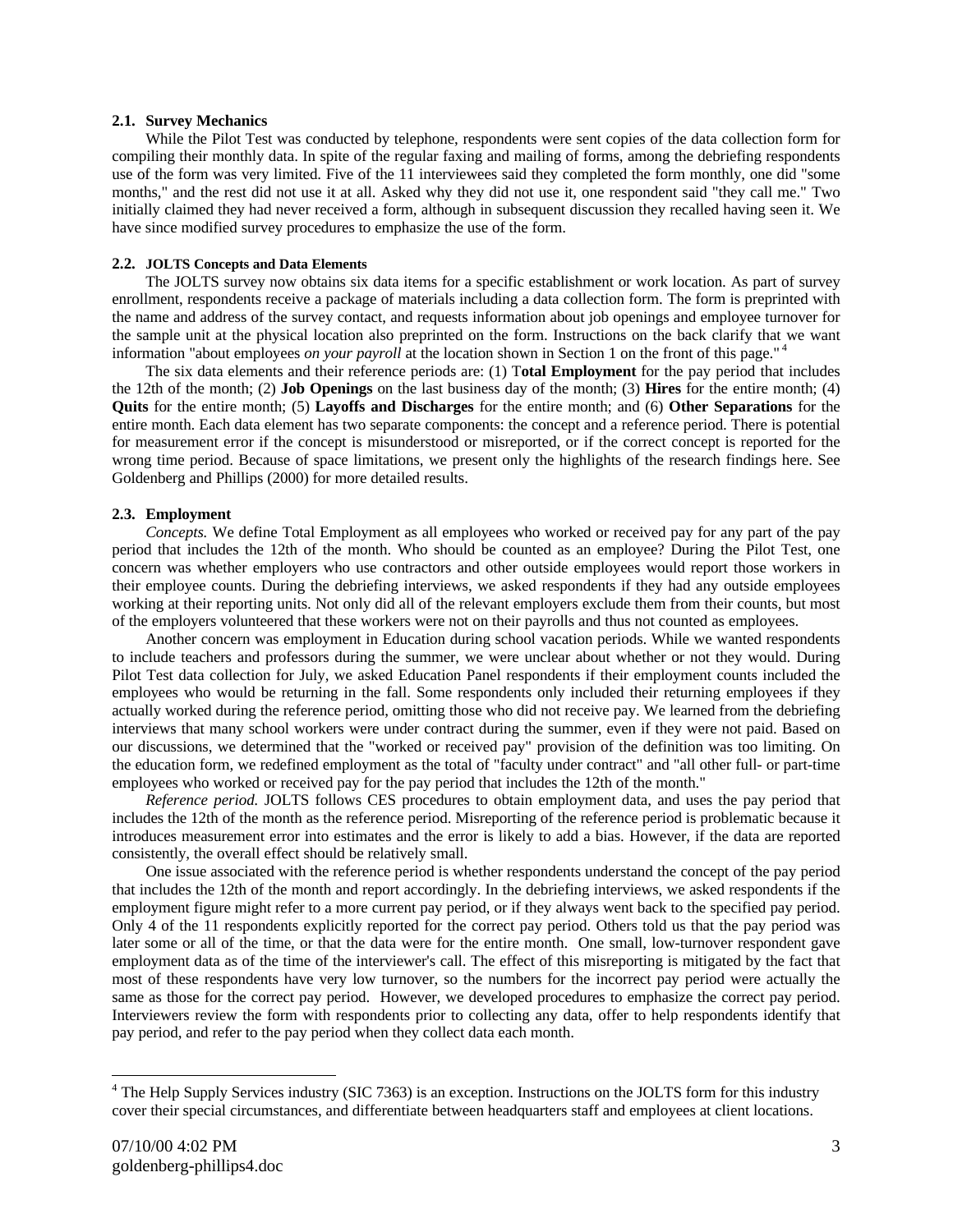## **2.4. Job Openings**

*Concepts.* JOLTS obtains a snapshot of job openings at the specified location on the last business day of the month. The definition covers three explicit conditions. First, a position must exist, with work available for that position. Second, the job *could* start within the next 30 days, even if it will not actually start that quickly because the employer is unable to fill it. Third, the employer must be actively recruiting to fill the position from outside of the sample location

The job openings item has a number of issues associated with it that could lead to measurement error. For one thing, to say that "a position exists and there is work available" is not necessarily the same thing as saying "a position is vacant." Although most of the theoretical measures of job openings have this expectation (e.g., Abraham, 1983), the same cannot be said of the respondents. Through vignettes, we described a situation where, toward the end of one month, employees gave notice or announced an intent to depart early in the next month. We asked if these upcoming departures would be included as job openings for the month in which the employees gave notice. Depending on the question, 4 or 5 of the 11 respondents said that a position was not open if the incumbent was still in it. However, more than half disagreed, generally because they knew they would have a vacancy to fill. Unless the interviewers make a concerted effort to exclude any still-occupied positions, misreporting and measurement error are likely.

The 30-day time period for starting work can also be a source of confusion, because we are looking for current rather than future job openings. We had to explain that "30 days" referred to the job and not the presence of a candidate, and subsequently added this explanation to the data collection form. This can be a problem in education, where anticipated vacancies are announced well ahead of the 30-day time frame, but should only appear as JOLTS job openings if the positions are still open 30 days before school starts. Using vignettes, we explored whether respondents would count positions as job openings if they were recruiting for jobs that would start in more than 30 days. In these vignettes, respondents generally went along with the definition, if sometimes grudgingly.

We were reassured to see that respondents were reporting other aspects of job openings as we defined them. All respondents were actively recruiting for the job openings they listed, and all of those positions could start within 30 days. Also, in response to a vignette, most respondents said they would not report a position as a job opening once a candidate had accepted a position.

*Reference period.* The reference period for job openings is intended to be a snapshot of job openings on the last business day of the month. Do respondents actually report for this reference period? Five debriefing respondents specifically said they reported their job openings for the last business day, although there were a number of qualifications and questions associated with this observation. Several respondents told us their job openings figures were for the whole month, but the jobs reported were still open on the last business day. As long as all of those jobs are still open, they are reporting correctly. We learned, however, that not everyone *can* report for the last business day. Three respondents obtained their data from external sources, and had no control over its timing or its content.

#### **2.5. Hires**

*Concepts.* Hires are additions to the payroll at the specified location. The concept includes all newly-hired and returning employees, whether they are hired for full-time or part time-work, and regardless of whether the positions are permanent, seasonal, or for other temporary or short-term activities. Hires also include recalls from layoff. Hires specifically exclude employees returning from leaves of absence or strikes, and transfers or promotions within the sample location.

The hires concept tends to be relatively straightforward, especially since none of the debriefing respondents had experience with layoffs and recalls. One situation that we explored, using a vignette, was of an employee who was hired and fired during the same week. Nine of the 11 respondents told us they would include such an employee in the new hires counts. One who said the employee would not be counted referred to the fact that the person would not appear on the payroll. Another talked about how the position would be open again. The directions on the form instruct respondents to include as a hire someone who was hired and separated during the month.

A few of the multi-unit respondents had transfers during the course of the year. Under the Pilot Test sample unit, transfers from one unit to another were not hires, and they were not treated as hires by respondents. With establishment-based reporting, however, a transfer from one location to another does become a hire. This could be a cause for concern if what constitutes a hire is newly generated employment paperwork, but we did not pursue the topic in the debriefing interviews.

*Reference period.* We collect hires data for the entire reference month, and all of the debriefing respondents reported for the correct reference period. We probed to see if "month" meant the first to the last day of the month, or if it actually ended earlier. Only one person said the month ended earlier, because if an employee started at the end of the month she might not know about it until the next month. We asked about the hire date, because we thought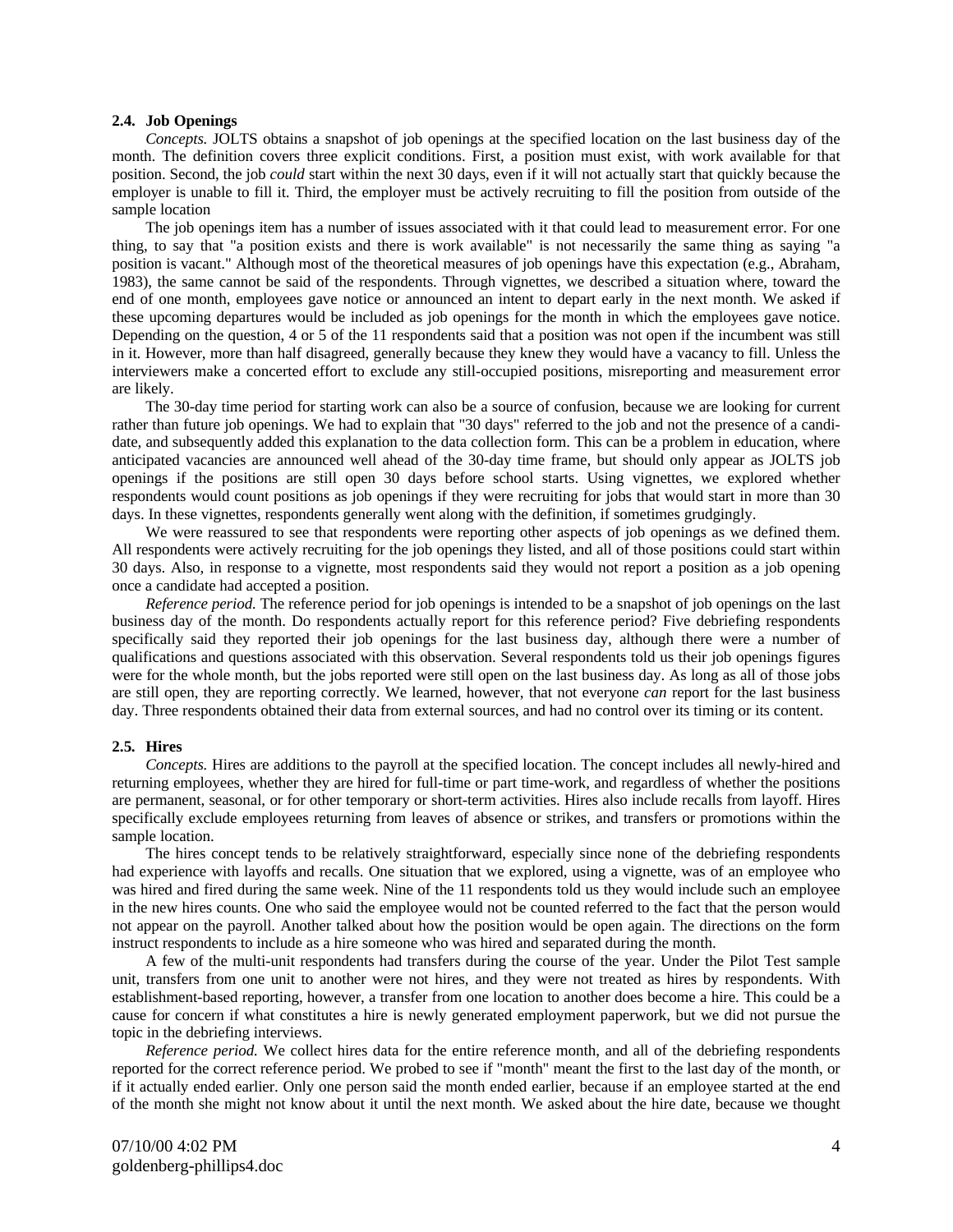that hire information might be based on the date an offer was made or accepted. Everyone told us that hires referred to people who had actually started employment during the month.

### **2.6. Separations**

*Concepts.* The final component of labor turnover is separations. *Voluntary* separations are quits, resignations, or other departures initiated by the employee. *Involuntary* separations include layoffs or terminations with no intent to rehire employees, "temporary" layoffs (i.e., layoffs with intent to recall), discharges or firings for cause, terminations of seasonal employees, and staffing reductions or downsizing resulting from mergers or acquisitions of other businesses. In JOLTS, we further break out a third category, *other separations*. Other separations can be either voluntary or involuntary, such as retirements and transfers to a location outside of the sample unit, or can occur for non-economic reasons such as employee disability and death.

In the Pilot Test, respondents reported separately for quits, layoffs lasting over 30 days, and all other separations. "Layoffs over 30 days" was intended to capture layoffs with intent to recall. However, the column heading on the front of the data collection form said simply "Layoffs." In addition, the "over 30 days" stipulation made the information hard to collect. Respondents had to determine when the layoff took place and not report it until the 30 days had passed. Depending on the timing of the interview, two months might elapse between the time the layoff actually occurred and the time it satisfied the definition for capture. For the actual survey, we shortened the layoff period to more than 7 days, giving us consistency between layoffs and recalls and making it easier to report layoffs. Another problem in the Pilot Test was that discharges for cause were part of other separations, although they are involuntary. For the actual survey, we renamed the category Layoffs and Discharges. The new group includes all types of involuntary separations, permanent and temporary.

In the debriefing interviews, we asked respondents to tell us their understanding of the words "quit" and "layoff," and asked what terms they used for terminations where no rehire was anticipated. Most respondents described *quits* with the word "voluntary," and respondent comments suggest that most of the reported layoffs were permanent. On the revised data collection form, we refer to quits as "employees who left voluntarily" and to layoffs and discharges as "involuntary separations initiated by the employer."

One of the many challenges in designing this form was to find a way to convey all three types of separations to respondents on the front of the form (matrix), because many people will not look at the detailed instructions on the back. Our goal was to present the three different types of separations in an overall topic heading and explain what to include in each of the three columns. As part of the debriefing interview, we showed respondents a draft of the revised form. We found that some respondents were missing the idea that each type of separation went into a separate column. Our solution was to change the information in the topic heading to more clearly indicate that each topic went into a different column (Goldenberg and Phillips, 2000).

*Reference periods.* We collect separations for the entire reference month. All of the debriefing respondents reported separations correctly for the entire month. The only real issue here is how the employer defines the separation date, which could be the last day on the job or the last day the employee was paid. In most cases, if an employee was to be paid for accumulated vacation time, the employer paid the lump sum on the last day the employee worked. One employer noted that in rare situations, a person might get a severance package, so the separation date would be defined by the end of the severance payout rather than the last day worked.

#### **3. IMPLICATIONS FOR JOLTS**

#### **3.1. Measurement Error in the JOLTS Survey**

Measurement error refers to the difference between the true value of a data item, as defined by the researcher, and that which is actually reported by the respondent. Survey methodologists generally attribute measurement error to four interdependent sources: the respondent, the interviewer, the questionnaire or data collection form, and the mode of data collection (Groves, 1989). The information system from which respondents obtain data is an additional source in establishment surveys (Edwards and Cantor, 1991). Examples of measurement error—which we also refer to in this paper as response error or reporting error—might be variations in a respondent's answer to the same question because of the way an interviewer collects the data; incorrect responses because a question is ambiguous and the respondent has to guess what is being asked; or responses on TDE that differ from what they would be by mail or CATI.

Over the course of the Pilot Test, we learned both accidentally and systematically of potential or actual measurement errors. Although we revamped the data collection form because of decisions governing survey design, we made additional changes because of knowledge gained in monthly post-data collection interviewer meetings, from answers to the extra questions, and from our growing experience and familiarity with the subject matter.